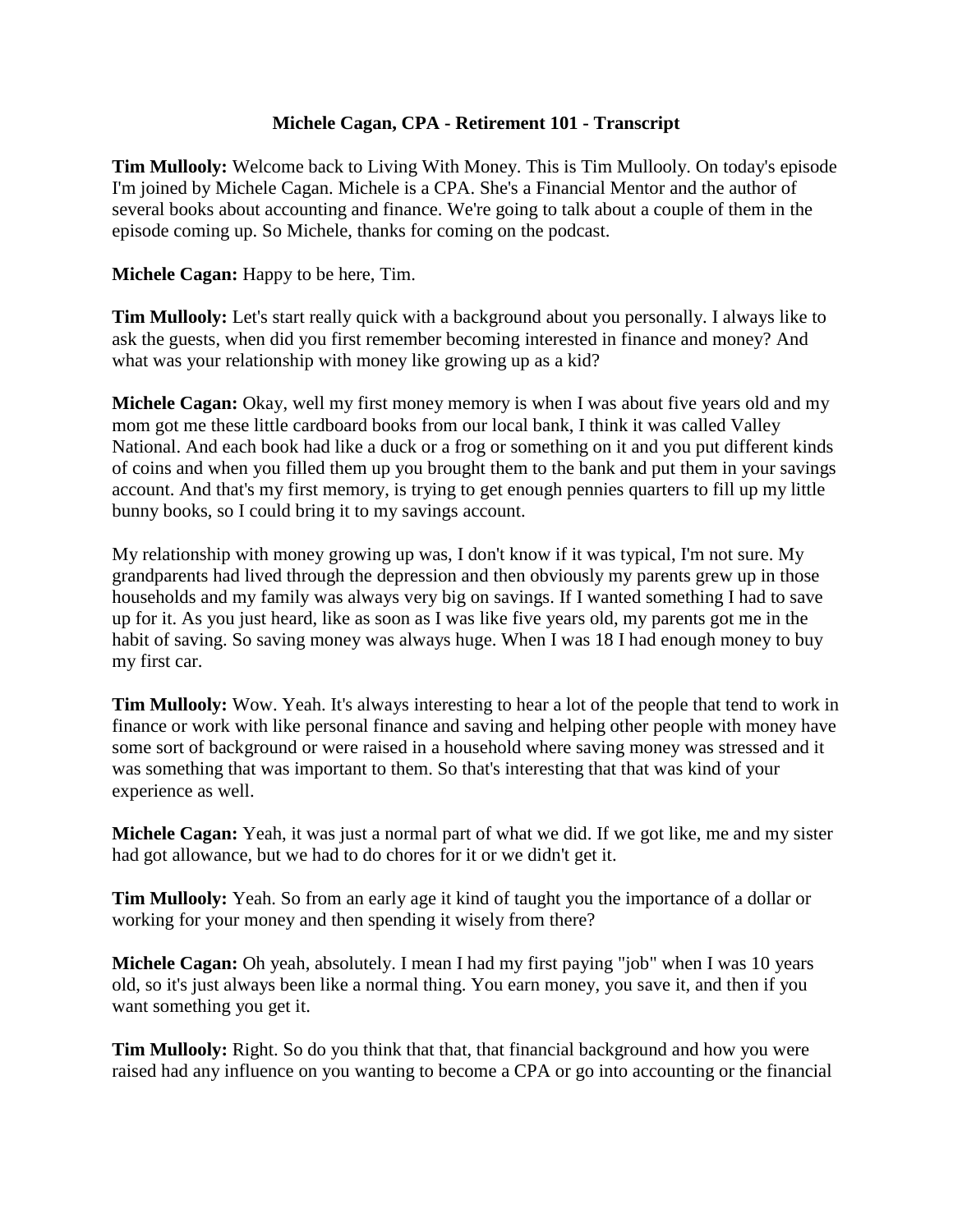industry? When did you know that that was something that you wanted to do? Like working with people and their finances and accounting?

**Michele Cagan:** It's two separate things for me actually. So when I was in school, I actually took a lot of arts classes. I mean, I took business stuff too, but I took a lot of arts classes and I really liked them. But as I was looking at jobs at graduation, working in an accounting firm paid almost double what anything else did. So I thought, "I like this, I'm good at it. It feels natural to me." And I decided to do that. And at first I worked, for a big giant accounting firm and we worked with these big corporations and I worked on a lot of like IPOs and things like that. It wasn't until later that I started working with people on a more personal level doing like individual tax returns and helping people sort of navigate their finances or working with small businesses. And I actually found that I liked that part of being a CPA much better than the big picture stuff.

**Tim Mullooly:** Right. So just getting to interact with people on an individual level. That's what kind of made you take that shift from the higher big firm down to working more on an individual basis, helping people with their tax returns?

**Michele Cagan:** Yeah. It felt better to me. It felt more comfortable. I felt like anybody could have sort of been fit into the slot that I was doing when I was working for a really big firm that I felt like when I was working with individual people I was personally making a difference and helping them. And that felt good.

**Tim Mullooly:** Right. You could like feel the impact that you were having directly on the individual person?

**Michele Cagan:** Yeah. And it was also just more, like more friendly I guess it was just I was working with actual people, not just a billion numbers on a spreadsheet.

**Tim Mullooly:** Yeah, I could see how that would be more enjoyable. You get the human interaction back and forth as opposed to staring at spreadsheets for days on end. So on your website today, there's a handful, like a ton of different services that you can offer clients and people that you work with. What would you say are your most utilized services or what do you typically do for people when they come in and want your help?

**Michele Cagan:** Well there's sort of two different paths I have. One is if I'm working with a small business or one is if I'm working with a person on their personal finances and a lot of times they overlap. But on the business side, normally, I actually have been working with a lot of female founders this year who are just starting up businesses and it's really gratifying to sort of help them get there. And you know, mostly like getting their folks in order, figuring out their cashflow and things like that on the business side. On the personal side, I really help people just navigate their financial situation and what specific steps we talk about really depend on where they are. So somebody who's paying down debt, we would have really different conversations than someone who's trying to figure out how she's going to retire in three years. Or somebody who's going through a divorce versus someone who, a family that's having their second kid. It's just really the person's life dictates where our journey together will lead.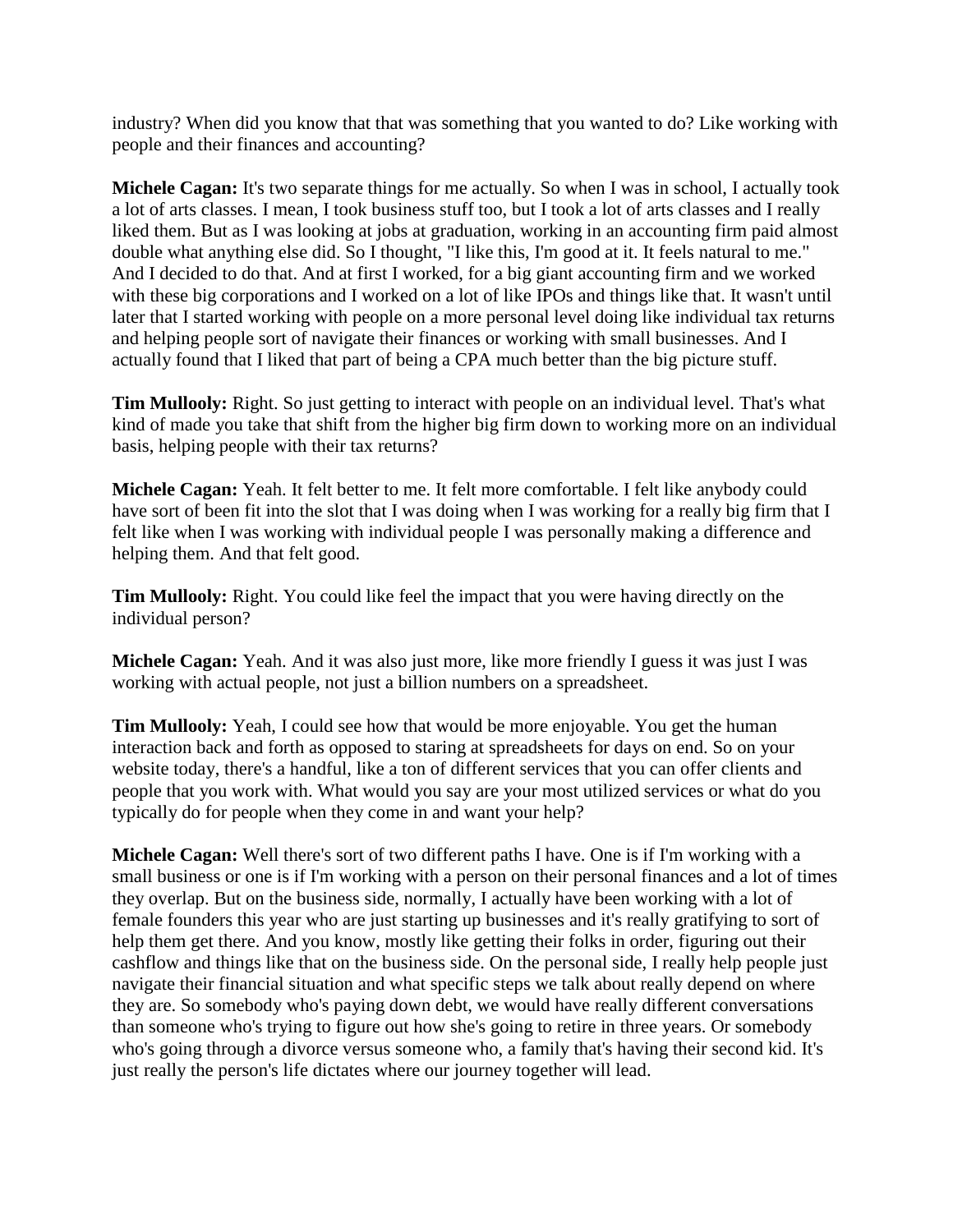**Tim Mullooly:** Totally agree. I mean, the services, it's not just one size fits all, you get the same thing with everybody. Everyone has a different financial situation that requires different advice. For the business owners. Is it, some people have great business ideas, but they don't necessarily know how to run the backend of their business, is that kind of where you slide in and help them out?

**Michele Cagan:** Yes. I would have to say a lot of people do that and as much as small business accounting apps are great, at least some of the stuff is. I think they give people a false sense of security about their bookkeeping and then the first time they go to get their taxes done, they're like, "What?"

**Tim Mullooly:** Yeah, exactly.

**Michele Cagan:** Yeah. I wish people would come to me before they set their accounting stuff up, or at least very soon after, and maybe talk to me about what counts as a business expense and what doesn't and what's the best way to deal with expenses cashflow wise, instead of coming to me after they're kind of frantic, but that's never going to happen.

**Tim Mullooly:** Right. Yeah, and it's discouraging sometimes when you read the statistics about small businesses seeing how many fail within a certain, like one or two years of getting started. And I feel like a lot of times it's because they didn't set up their books correctly, not because the idea that they had for the business was bad necessarily.

**Michele Cagan:** Yeah, I've seen a lot of great, honestly, the thing that killed a lot of businesses is cashflow. Even if they're making, even if they're actually making money, like earning profits, a lot of times they just don't have enough cash to cover and that's where they end up going bust. Cash managements is a really, really big issue for a small company.

**Tim Mullooly:** Yeah, absolutely. So you've published a handful of books over the span of your career about personal finance, investing, accounting, you name it. I'll link in the show notes for the listeners to a number of the books that we're going to talk about. But the next book of yours that's had set to come out, talks about retirement. Do you want to tell the listeners like what the key questions about retirement are that you answer in this new book that's coming out?

**Michele Cagan:** I think the biggest thing I did, or the point of what I did was to try to help people figure things out on a personal level. Like not what average retirement savings is or not you need to save \$1 million. Everybody's situation is so different. And looking at these big pictures over the next 40 years, what do you want to do? Is really daunting and it just turned some people off and it makes them do nothing or do what they think is the minimum. It's really important to get started as soon as you can, even if you feel like you can't, but you, figuring things out on a personal level. So some people might need \$1 million to retire comfortably and some people might need \$250,000 and some people might need \$4 million. It really is based on your own situation and what other things you have going on in your life.

And what else you have saved off, or if you own a house versus rent. It's a really personal thing. And a lot of the advice that people get is very general. So this sort of helps people walk through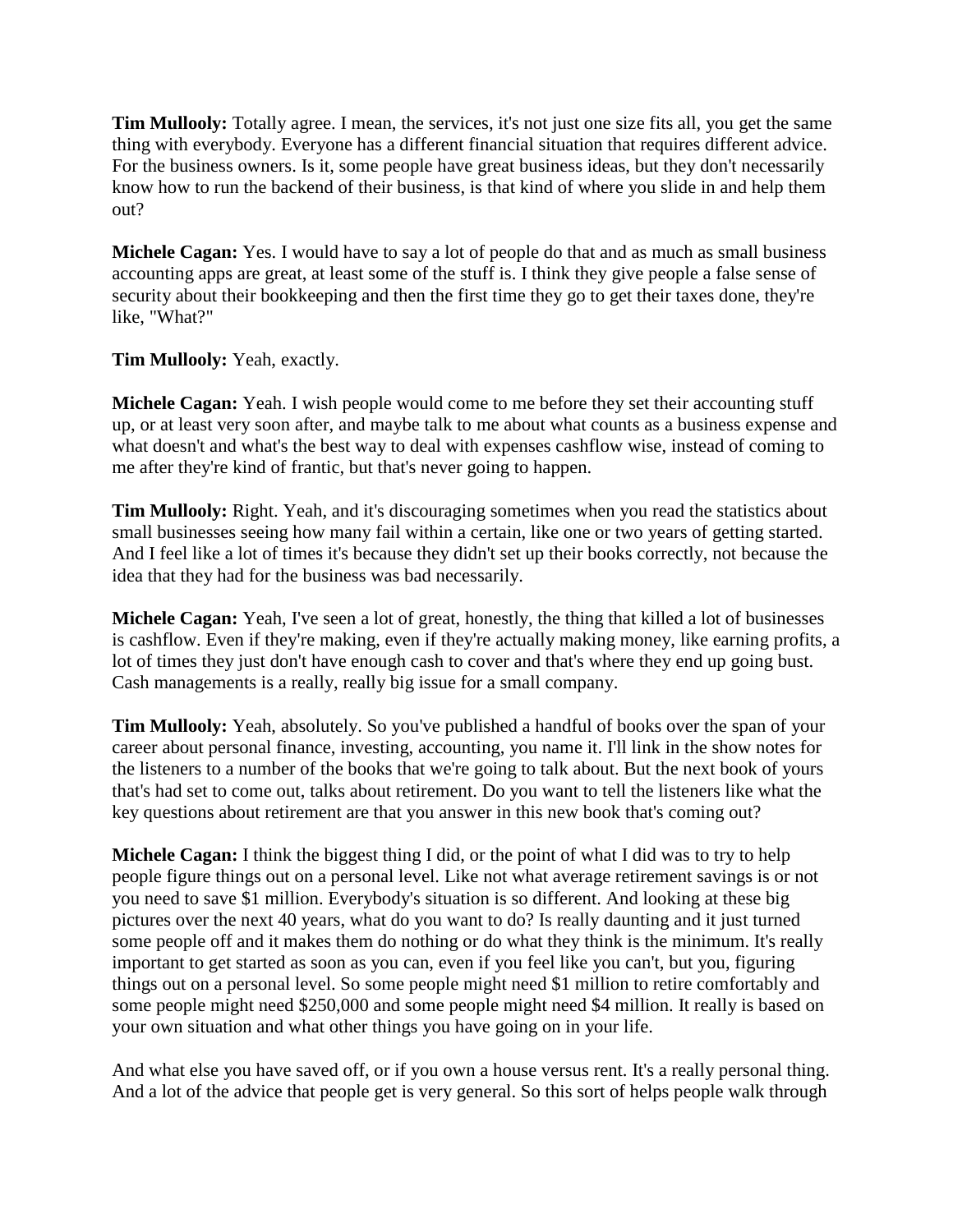their personal retirement, what they need, how much they need, what other sources of money they can count on or not count on, how to figure out how much more they need to save, where they should put the money and why it matters, what kind of vehicle they choose to save their retirement money in. And one of the big things I stress is we call it retirement savings. It's not. It's retirement investments, it's not savings. Savings is 100% safe. Savings, can't lose it. Retirement investing, retirement accounts are invested and they are not 100% safe. So I also like to remind people they're not always going to go up, but if you've got plenty of time, that's something to think about.

**Tim Mullooly:** Right, exactly. So it's not necessarily like the general rules of thumb that you hear for retirement for people, it's more questions or an outline for them to kind of fill in their own personal numbers and personal answers to, to figure out what retirement looks like to them?

**Michele Cagan:** Yes, and I mean, it even addresses like some really specific situations. For example, like if you are a grandparent and suddenly your grandkids have to come live with you or you're going through a divorce and suddenly half of your retirement savings is gone. I mean, there's a lot of situations that happen. It's not the way it used to be where you worked for the same company for 30 years and then they give you a gold watch and a pension. That just doesn't happen anymore.

**Tim Mullooly:** Right. Yeah, definitely. It takes a little more, there's more nuance and more thought to it that goes into that. It's not as cut and dry as it used to be. Kind of piggybacking off of that, I feel like there are some questions that people think that they should like, "Oh, these are the questions I need to ask about retirement." But are there questions that people don't ask about retirement that they definitely should be asking at this point? I feel like there's probably a lot.

**Michele Cagan:** Sure. It's more that there are things that people overlook, like they don't realize what it actually mean to be retired and to be, and it also depends on if they're sort of doing FIRE, where they're going to try to retire real young or if they're doing like a traditional, I'm going to retire when I'm 70, that makes a really big difference too. And I think one of the things people overlook is what they think they're going to do, and how much that will cost in terms of how fast they're going through their money. And one of the biggest things that people don't think about is healthcare. And I know that's gotten a ton of press with big scary numbers, but that's something that people really kind of need to prepare for emergencies in general and healthcare stuff, because that's where most people end up running out of money.

**Tim Mullooly:** Yeah. So it's more like kind of just figuring out the details of what your retirement is going to look like and not just saying, "Oh, I'm going to retire." And that's it, "And I'll just like figure it out as it goes." Kind of getting more detailed about like, okay, well what does your retirement actually look like? Right?

**Michele Cagan:** Right. Like for somebody who wants to travel a lot, that's going to be more expensive than someone who wants to hang out at home and volunteer. One's not better than the other, but if you know which one you want, it helps you figure out how you need to plan better.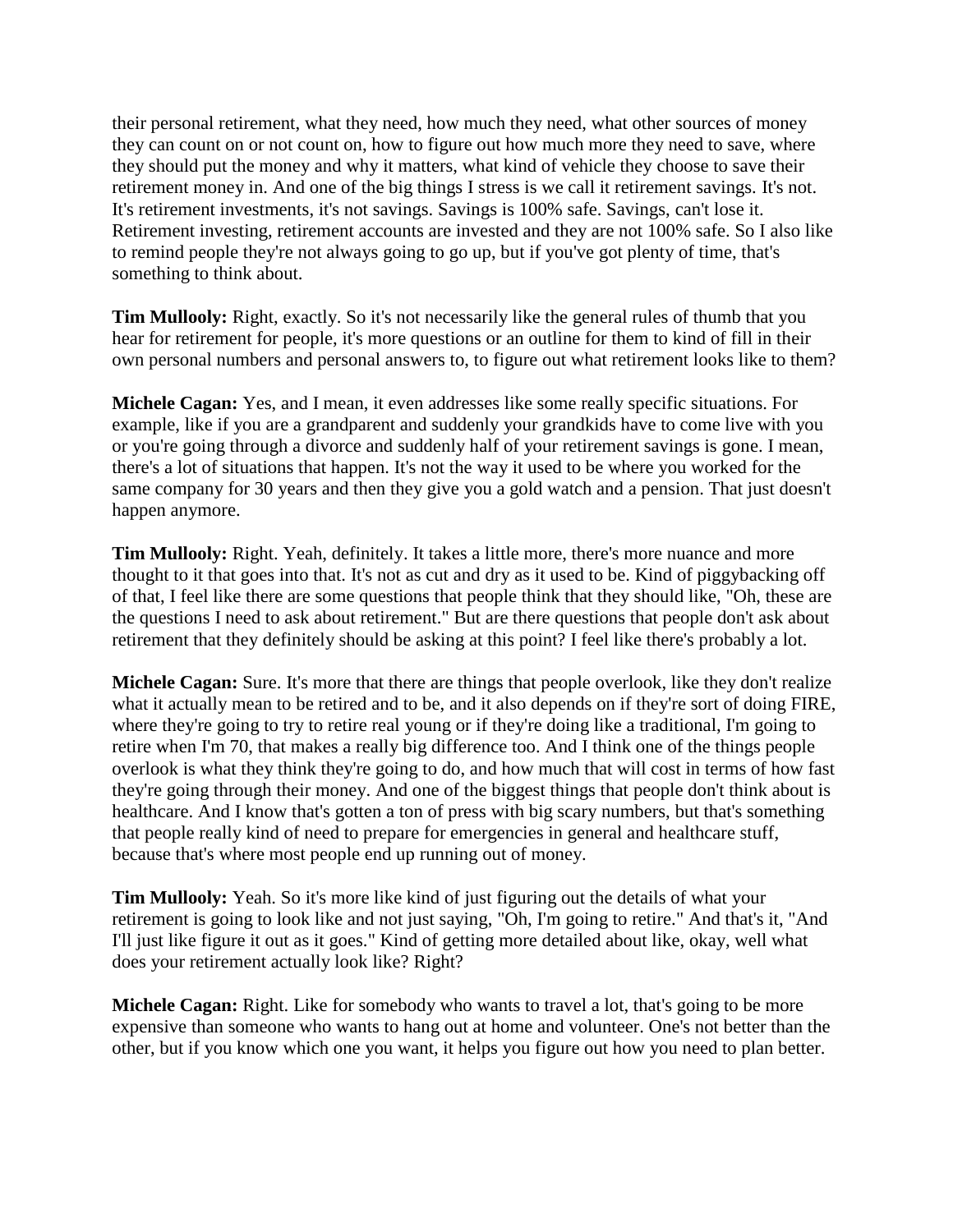**Tim Mullooly:** Yeah, absolutely. I mean, it's hard to, we say it to clients here all the time and we're doing plans for them. It's hard to plan for something if you don't know what you're planning for, right?

**Michele Cagan:** Yeah, it is. It's impossible actually.

**Tim Mullooly:** Yeah, exactly. Yeah. One big component of retirement I feel like for people is social security income and benefits that they get from social security. How do you approach discussing social security with people? Is there like a general rule that you follow when it comes to social security or like how do you approach that conversation?

**Michele Cagan:** You know, this is another one of those things where a lot of people and a lot of advisers kind of say, "Wait at least till the full retirement age, better to wait until a couple of years after," but that's not true for everybody. This is also a super personal thing. For example, somebody with a chronic illness, they should start taking their social security as soon as possible to get the most out of it. I mean it's really situation dependent. The other thing is that I don't know if a lot of people realize how big a portion they expect social security to be of their income after retirement versus the portion it will actually be.

People don't realize that if they have more, if they're also working, they may have to pay taxes on their retirement benefits. There's just a lot about it that is very unclear that people, they don't make it easy for people to figure out. One thing that I do try to have a lot of people do is to do their my Social Security account so they can see what they can expect and it gives them an idea of it before they're already like, "I thought I was going to have more than this."

**Tim Mullooly:** Yeah. So it kind of prepares them for what they can realistically expect once they start collecting those benefits?

**Michele Cagan:** Yeah, and you need a certain number of work credits. You need to work for a certain number of years before you can collect at all on your own work history. As you earn more money or less money, it changes how much your benefit will be. And this is especially important for people who don't have traditional jobs and who are consultants, freelancers, selfemployed, where what they pay in self employment taxes. That's really what's determining their benefit. Kind of important that they get that part right.

**Tim Mullooly:** So in the book, does it kind of just lay out when, is there a section in the book about social security? Does it kind of just lay out all the different variables and things that you need to consider with social security? Is that kind of how you approached it in the book?

**Michele Cagan:** It is. And I even walk through like literally the steps of opening your my social security account and how to see if it's an accurate reflection of your earnings. I mean, I even went so far as to put a whole section in there on Medicare, because that's even more confusing.

**Tim Mullooly:** Yeah, definitely. I feel like that's something people definitely need as much information as possible about.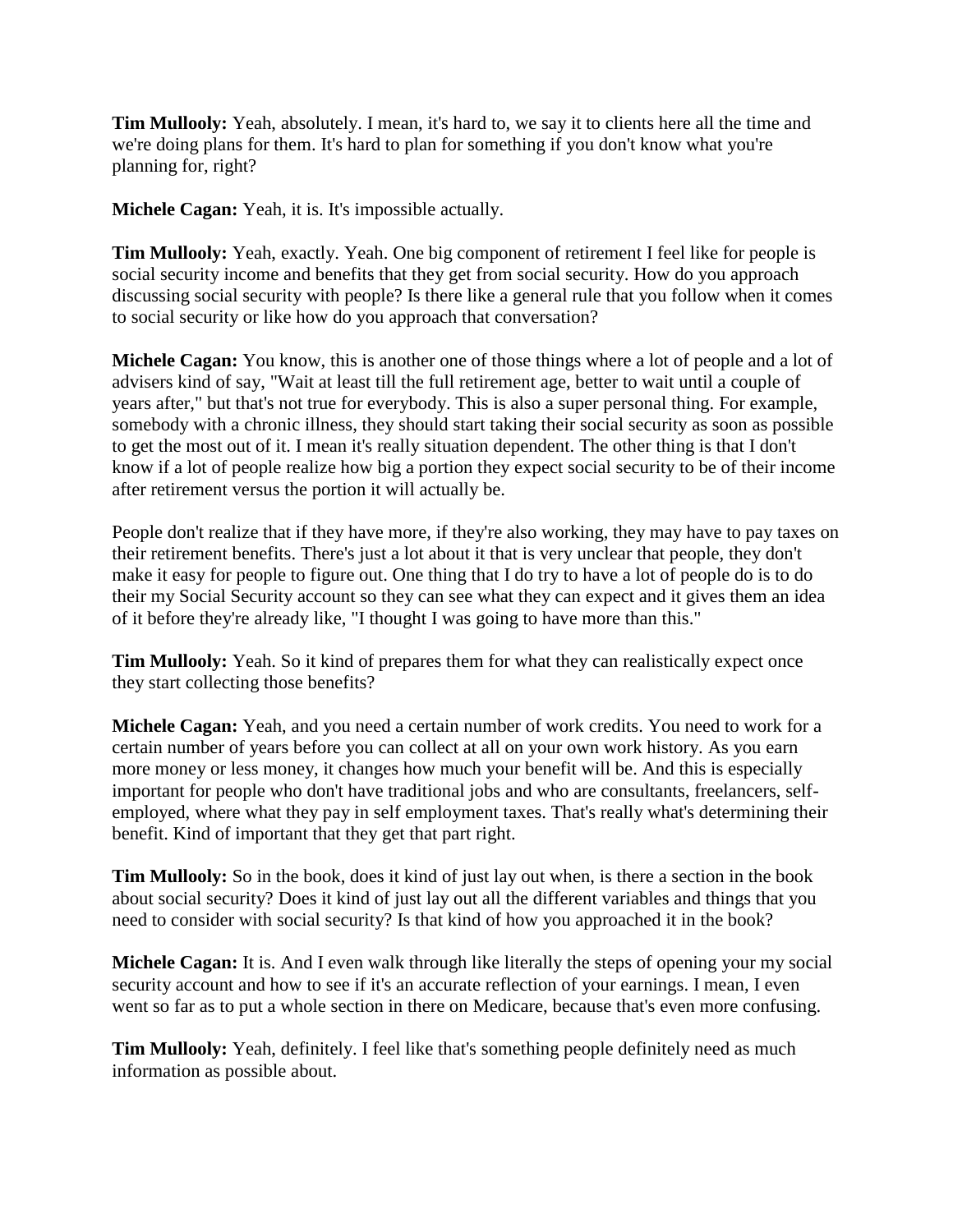**Michele Cagan:** Super confusing. I was helping my mom with it and I realized, "Yeah, nobody understands this." I should put something in about this too.

**Tim Mullooly:** Yeah. It's unfortunate that like you said, nobody really understands it when it's such an important part of people's lives later on down the road for them.

**Michele Cagan:** It's enough to give you kind of a migraine.

**Tim Mullooly:** Yeah, absolutely. So, another part of retirement is the different type of retirement accounts that people have throughout their life. I mean, one that you can have through your workplace is a 401(k). A question that we get here as advisors or financial planners more than I anticipated is what is a 401(k) and what do I need to know about it? So how do you approach talking to readers in the book about 401(k)s, if someone came to you with that kind of question, what would you say?

**Michele Cagan:** Okay. I would say if you are lucky enough to have an employer who offers a  $401(k)$  plan, you should absolutely take advantage of it. So a  $401(k)$  is really just, it's a retirement account that your employer sets up for you and makes it really easy for you to put money in by pulling the money right out of your paycheck, because they're pulling the money straight out of your paycheck. That money never ever counts towards your taxes that year, so you don't have to pay tax on it. And it lowers your overall tax bill for the year. So if in 2019 you put \$10,000 into your 401(k), then that means that's \$10,000 less that you're going to be paying tax on. At the same time, the money in your 401(k) account, it grows, it gets interest and dividends and some of the companies, like if you pick stock, some of the companies will be worth more in two years than they were last year.

Whatever your money earns, you don't have to pay tax on it until much, much later. Unlike a regular investment account where you have to pay tax every year on everything you earn. And that cuts into how much your money can earn because it reduces the amount of money that's available to work for you. It's a really good thing and it helps kind of snowball your retirement account, getting it bigger and bigger than it would be if it were in a regular old account.

**Tim Mullooly:** So, that's something, I mean, regardless of the age of the person involved, I mean is that something for young folks, if they're just starting their career? I mean is the earlier the better getting started with that 401(k) or is there other accounts that they might want to look at first or definitely just like use that 401(k) right off the bat?

**Michele Cagan:** If your employer offers a 401(k) or some offer 403(b)s, like if you're a teacher or a firefighter, they're very, very similar. It's the easiest no brainer way to deal with it.

**Tim Mullooly:** Yeah, absolutely. I think some people get confused between 401(k)s and then I feel like some people interchange the terms 401(k)s and IRAs and Roths, Roth IRAs. Could you explain the difference between the 401(k) and then there's the IRA and the Roth IRA. Let's focus on the IRAs, traditionals and Roths. Can you explain just on a very basic level what those two are for the listeners out there?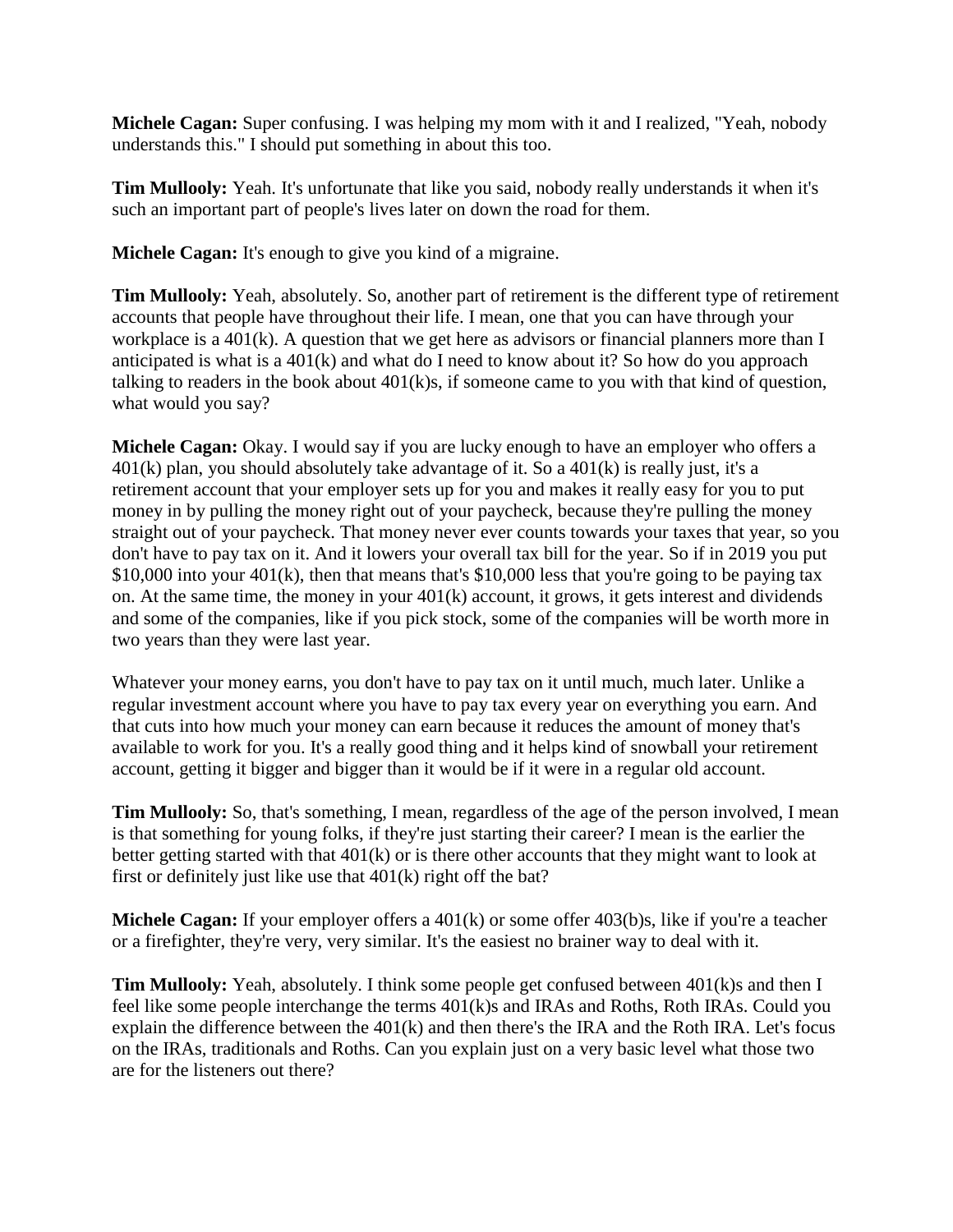**Michele Cagan:** Absolutely. So a 401(k) is a plan that your employer sets up for you. And IRA, whether it's a traditional IRA or a Roth IRA, is a retirement account that you set up for yourself. And in fact, many people can contribute to both if they want to. An employer 401(k) and a personal IRA. So a personal IRA basically works like a 401(k). You put some money in, you get a tax deduction for it right now, and the money grows in your account without you having to pay taxes on it every year. When it's time to take the money out later on after you're retired, then you pay tax on it. A Roth IRA is kind of the opposite, but also like with hot fudge on top.

**Tim Mullooly:** Yeah. What do you mean? What's the hot fudge? What do you mean by that?

**Michele Cagan:** So, right. So a Roth IRA is the same thing as a retirement account that you put money into, but you pay tax on that money now, it doesn't give you a tax deduction now. In exchange for that, you get to keep all of the money that that ever grows into. And not pay a dime in taxes. So if it starts out at \$10,000 and it eventually grows to be \$500,000, you don't have to pay tax on all the money it earned. Because you already, you kind of prepaid the tax on it. And in exchange you get all of this excellent earnings without any tax ever. A little caveat, as long as you wait till the right time to take it out. Roth IRAs are awesome.

I mean they're so great. I mean, you can't put as much into IRAs as you can put into 401(k)s, but you can still put a chunk of money in there every year. The other awesome thing about Roth IRAs is unlike traditional IRAs or 401(k)s, any money that you put in, not the growth and the earnings, just any that you put in, you can take out whenever you want to with no tax consequences, because you've already paid tax on that money. So it's not locked in the same way other accounts are. And Roth IRAs do not count against you when you're looking for a student aid.

**Tim Mullooly:** So would you say that Roth IRAs, they're beneficial to anyone who can put money into it, but would you say it's more beneficial for younger folks for the Roth IRA?

**Michele Cagan:** I think that every kind of retirement account is even more beneficial for younger people because the more time you have, the more your money will grow without you doing anything. It's actually, there's all these charts you can find online, but for example, if you just put like \$10,000 in when you're 20 and never put anything in again, you'll end up with as much money as someone who starts when they're 40 and puts in \$10,000 a year.

**Tim Mullooly:** Right yeah.

**Michele Cagan:** It's crazy-

**Tim Mullooly:** compound interest.

**Michele Cagan:** ... yeah. The compound, that's what ... when your account balance grows, that's called compounding, and the more time you have, the more that's going to happen and you're going to end up, even if you put in less money when you're younger, you're going to end up with more money when you're older. Time is your best friend when it comes to retirement.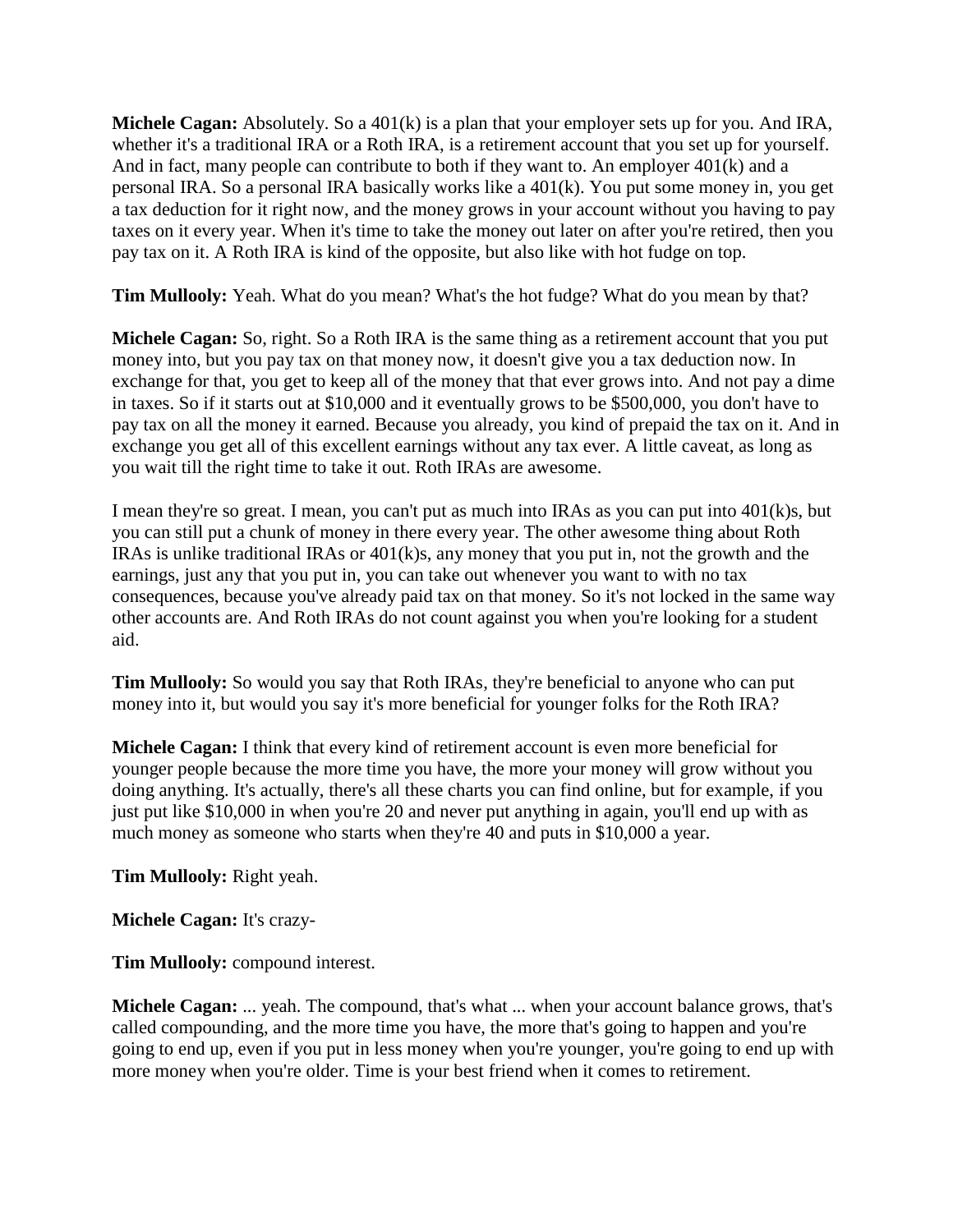**Tim Mullooly:** Well, that's good. Hopefully for those listening out there that clears up some confusion about what a 401(k) is versus traditional IRA and a Roth IRA. Because I feel like a lot of people just interchange those terms and they don't necessarily always apply to what they're talking about. One component that I think some people don't usually consider when retirement is location, meaning like physical location, where you retire. Can you talk to the listeners about some of the better or worse places to retire?

**Michele Cagan:** Yes, I totally can. And this is another one of the things I want to say, it totally depends. Like the best place for you to retire and the best place for me to retire are probably completely different. So what's really important is, two of the things that are like true for everybody is retiring in a low tax state versus a high tax state. Retiring in a low cost of living area versus a high cost of living area. If you're worried about running out of money, living somewhere with low or no taxes and low cost of living is going to be a better financial place for you to retire, as long as it's not a bad place for you to retire for other reasons. Like if it's not so far away from your family that it's going to cost you \$10,000 a year to visit back and forth.

Typically, when people get older, they'd rather be somewhere warmer than somewhere colder. That can factor into it too. Like what kind of weather and where your family is or where your friends are. That's going to be a big deal too. So people, when you're thinking about retiring, personally, when I hear the word retire, a beach completely pops up in my head. But beachfront property, that's pretty expensive. I have no family in that area, so it's what comes into my head, but is it really going to be the best retirement choice for me? I don't know. I think I just might make everybody move to where I am so I can be on the beach. This is kind of my plan.

**Tim Mullooly:** Just bring the whole family with you.

**Michele Cagan:** Yeah, just come with me.

**Tim Mullooly:** I feel like we've seen clients kind of uprooting themselves from, we're here in New Jersey and a lot of ... when they retire sometimes tend to obviously go down to Florida, but even like the Carolinas, stuff like that, just for tax purposes or for financial reasons, it's cheaper to live down there. But they do end up coming back and forth. And I think that travel cost that you're talking about is something that people don't necessarily take into account as well.

**Michele Cagan:** Well, and there's also kind of the emotional cost of being away from what you're familiar with, that there's a lot of emotional costs involved in retirement that people completely overlook and they're at least as important as the financial costs.

**Tim Mullooly:** That goes back to one of the first things that we were talking about, kind of just picturing what your retirement is to you. I mean, figuring out those details and actually thinking about it ahead of time. Like, "Okay, if I actually move and uproot and go to South Carolina, what is my life going to look like there?" It's the lifestyle and being far away from my family. Is it going to be worth it to offset all of these financial savings that you might have?

**Michele Cagan:** Yeah, it really, it's such a personal thing and there's so much that goes into it. It's not just about retirement, it's about your actual life when you're older or when you stop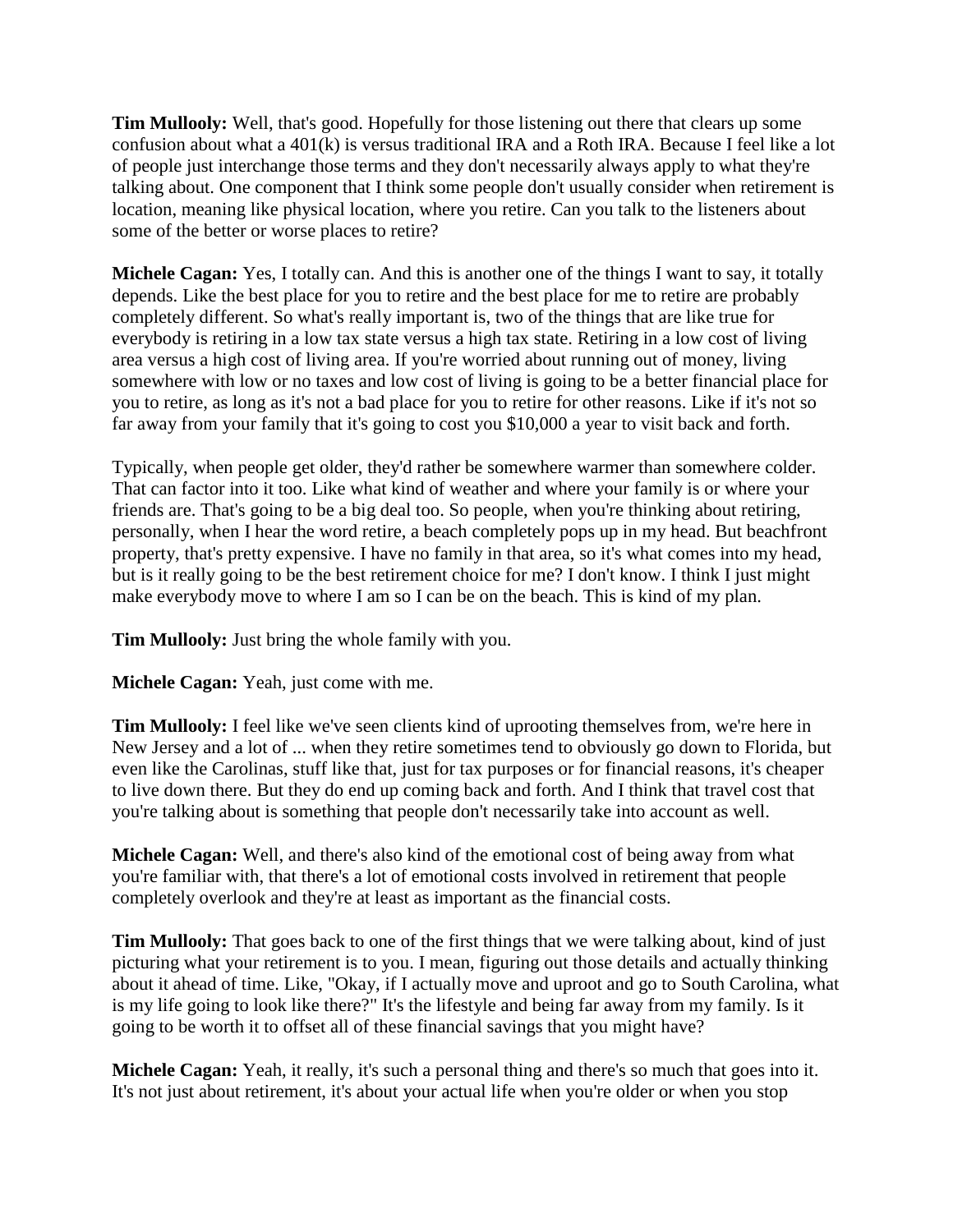working. When work is no longer the main focus of your life, there are a lot of other things you need to think about.

**Tim Mullooly:** I had mentioned before that you've published books on a number of different topics in the finance space. One of the books that you published last year was about budgeting and that's a topic that we talk about a lot here on the podcast. So, I wanted to ask if you could share with the listeners one or two of your best budgeting tips or how people can easily keep track of their expenses that were featured in that book that you put out last year.

**Michele Cagan:** Some of the best budgeting tips that I personally use are, your budget is supposed to work for you. You're not supposed to be tied to your budget. So if your budget is making you feel uncomfortable, inflexible, it's not right. So you need to tell your budget to your life, not your life to your budget. That's one of the things that's really important. And the other thing is, and this is something that probably everybody knows, but it's really hard to do in real life, is do not spend more money than you earn. Just don't do it.

**Tim Mullooly:** Yeah. Like you said, it is harder to practice that as well. I feel like it's one of those, it's common sense people hear it and they're like, "Oh duh," but then not many people actually do it.

**Michele Cagan:** No, it's harder to actually do than you think it is. Quite frankly, the credit card industry has made it so enticing and seemingly easy. They really trap people because they offer all these things that sound like bonuses and rewards and they let you use these tiny minimum payments. It's no big deal. And it feels affordable because, "Well, I only have to pay \$30 a month." But it can actually leave you with life crushing debt and cost people thousands and thousands of dollars worth of interest, but they don't realize it as they're doing it because most people start using credit cards when they're in college or just out of college. And by the time it's a couple of years in, they suddenly have a huge credit card debt. And I do blame the credit card companies because they do it on purpose. I mean, they purposely created minimum payments to keep people in debt.

**Tim Mullooly:** It's unfortunate that they know that humans just innately will spend more than they have and they've kind of exploited that. It's unfortunate that that's how the credit card system is working at the moment.

**Michele Cagan:** It is. I actually have a book coming out early next year about debt and it talks about how to reverse that and make the credit card companies pay you to use their card.

**Tim Mullooly:** That's interesting. Do you want to give a little teaser into that, but not to spoil the whole thing in the book. How does that work? Because I'm sure lots of people would love to have credit card companies pay them.

**Michele Cagan:** Yeah. Well, the trick is, is that you've never run a balance. If you're not paying them interest, they're paying you to use the card. Because you're getting the float and you're probably getting points. So if you're getting points and you're not carrying a balance, you are actually earning money by using the credit card.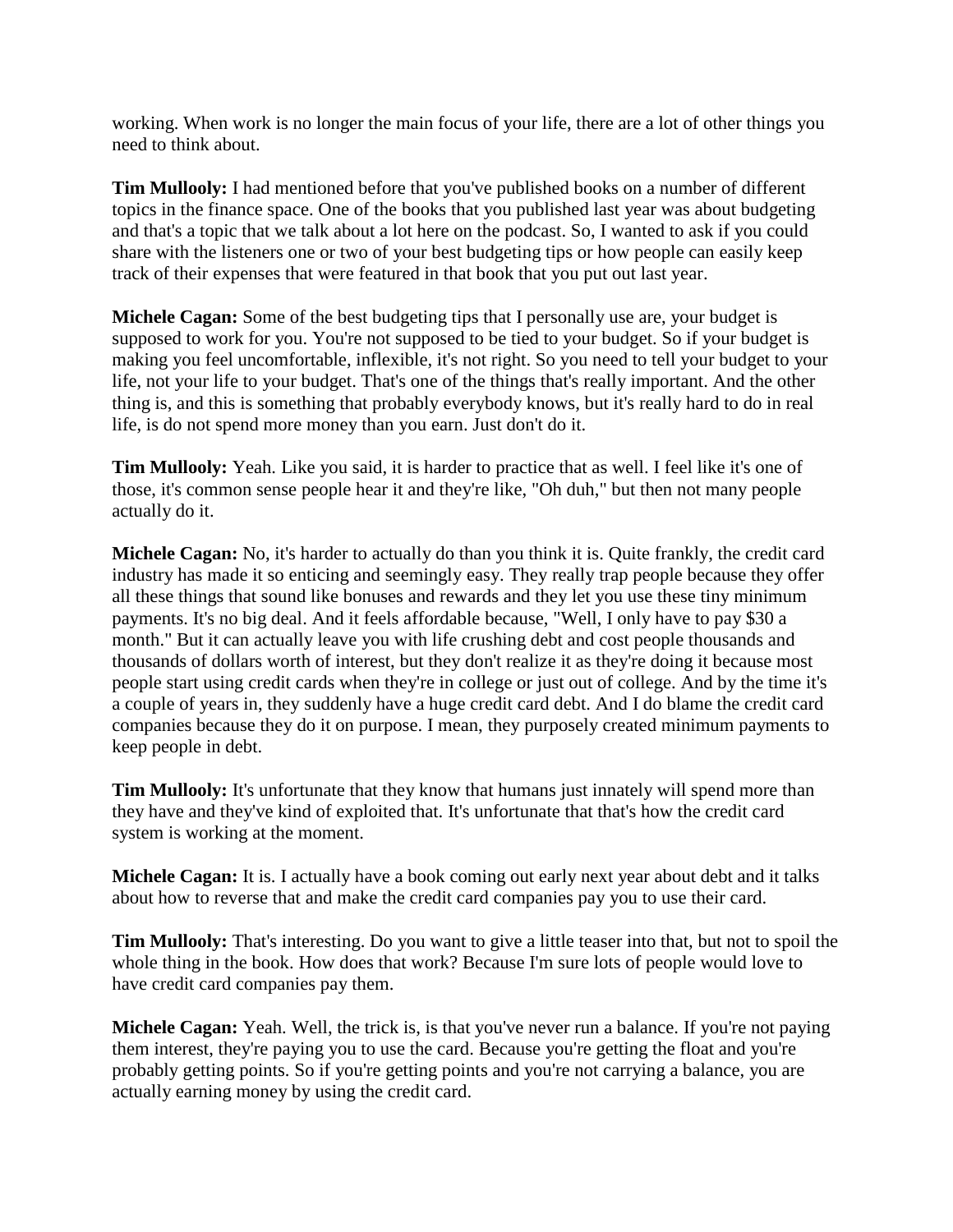**Tim Mullooly:** It sounds like such a basic concept, but that's something again, a lot of people don't do. It's just pay off that balance in full each month.

**Michele Cagan:** Yeah, it's hard. It's hard to get a hold of debt. So yeah. I mean, one of the best budgeting things you can do is not get yourself in debt that you can't handle, which is of course really hard to do and people don't often realize it until they're already there. And then there's a lot of emotions around that. Then you feel, a lot of people feel guilt and shame and they're angry at themselves and it locks them in to a really bad mindset about money. And one of the things I often do with people who have debt is I say, "Look, this is your situation, this is it. You're already here, so let's not worry about what made it happen. Let's figure out where we're going next."

**Tim Mullooly:** Yeah, exactly. Don't beat yourself up about it. You-

**Michele Cagan:** It's done.

**Tim Mullooly:** ... just start working your way out of it. Exactly.

**Michele Cagan:** Yeah, it's already there.

**Tim Mullooly:** There are a handful of books on Amazon that people can buy that you've written over the years. They go all the back to 2005, I think was the earliest one that I saw on Amazon. And in particular the one in 2005 dealt with investing. So I was curious, the messages in that book for investing in 2005 have they changed at all over the last, here in 2019, over the last 14 years? Or are the basic building blocks of investing still the same as they were back in 2005?

**Michele Cagan:** You know, I think mostly yes and a little bit no. I think mostly yes, because there's still risk and reward where the more risky comes with more reward in general. The biggest basic principle is buy low, sell high, which unfortunately most people do the opposite. But that's still the basic principle is to buy a good company, hold onto it, leave it alone. Don't invest emotionally, don't day trade. I mean, those basic principles are still the same. But the way the economy works has changed kind of a lot in the past 15-ish years. It has, especially after 2008. The economy has really contracted and a lot of people lost their houses and saw their investment crash and it was, brought a panic. Even though the basic principles are the same, I think the way people apply them may not be the same anymore. And the other thing that I didn't know as much about back then is how much I love real estate and because I don't have the energy to deal with owning a rental property. I love REITs and I didn't know that I did back then and I totally do now, and crowdfunded real estate sometimes.

**Tim Mullooly:** So would you say that, like you said the principles are kind of the same but the way people apply them, so kind of investor behavior or sentiment I guess has changed since the trauma that people went through in 2008 and '09 has kind of changed the way that they approached their investments?

**Michele Cagan:** Well there's that, but there's also, for example, Acorns and Robinhood, like micro investing didn't exist and robo-advisors didn't exist and people either had to do stuff on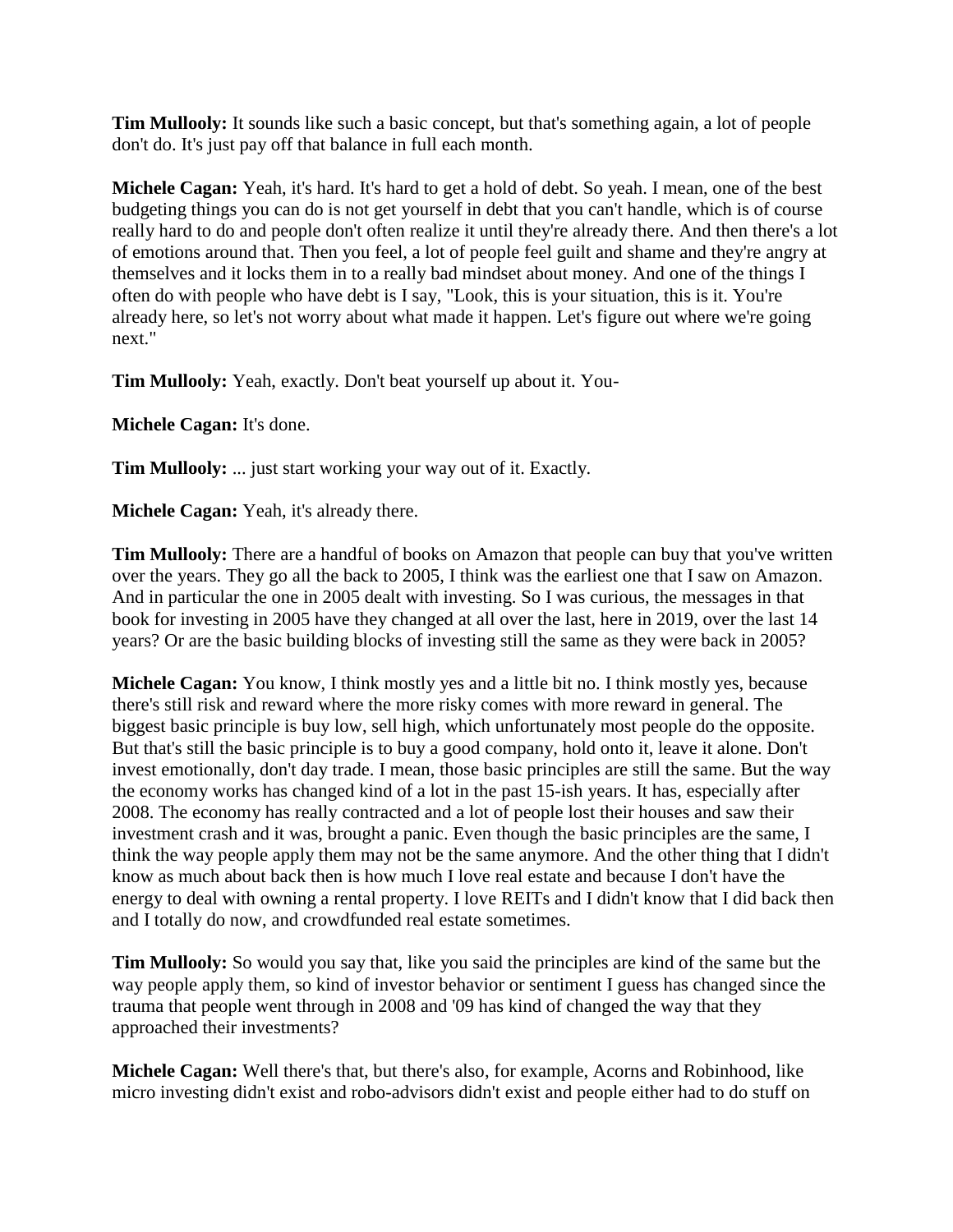their own or pay a really high priced advisor. I mean, like E-Trade was kind of just starting out back then and now online investing people can do everything themselves. ETFs weren't, I pretty sure ETFs were either just getting started or not really around them. So there are some things that are different that make it much easier for people to invest. You don't need as much money to get started, you can do it yourself without having to pay a high priced broker. There's a lot more autonomy in it than there used to be.

**Tim Mullooly:** Yeah, absolutely. I agree. And I think a lot of those things that you were just talking about are improvements for the individual investor as opposed to negative developments for the investor. A lot of what you were just saying are our positives in terms of making things easier for people.

**Michele Cagan:** I do. I think lowering the bar for entry makes it sort of more democratic, it's not the right word, but it's more accessible. You don't have to wait till you've saved up \$5,000 to buy your first chair of something.

**Tim Mullooly:** So, we've talked about a couple of books that you've written and there are a lot more. So as an author of so many books over the span of your career, I just wanted to ask like what is it about writing books that you enjoy so much or what's your favorite part about the book writing process that keeps you coming back and wanting to write more and more of these books?

**Michele Cagan:** I love the beginning where I'm coming up with an outline and figuring out what I want to talk about and I love the end when I finished, but with like the white hot blaze of a burning sun, hate the middle of writing a book. Oh yeah.

**Tim Mullooly:** Why is that? Like just piecing all the different chapters together and the actual like legwork that goes into it is, it just gets like tedious or there's so much editing and stuff like that?

**Michele Cagan:** I don't know. It's just, you have to have kind of a like write 1,000, 2,000, 3,000 words every day and stuff gets in the middle, and some days you just don't feel like writing things. Especially kind of in the last 10,000 words or so. I just hate it. I hate the book and I say, "Why did I agree? Why did I decide to do this?" But then, when it's done, I'm really happy that I've done it. I always learn a ton and it also makes me better able to work with the people that I work with because I've brought in my knowledge, but I've also had to think about what people want to know about versus what do I want to tell them.

**Tim Mullooly:** Yeah, that's a good point. As you were saying that it kind of, I was picturing someone like running a marathon in my head. You're excited when you just get started and then miles like 16 through 24 are just dreadful. But then once you cross the finish line it's like, "Ah, I'm really glad that I did that."

**Michele Cagan:** Yeah, it's very similar and it is like, because you still like when you're writing a book, you have to pace yourself, you have to stick to a schedule. It's very, it is actually quite a bit like that. Although, I must admit I would never run a marathon. I could never run a marathon, it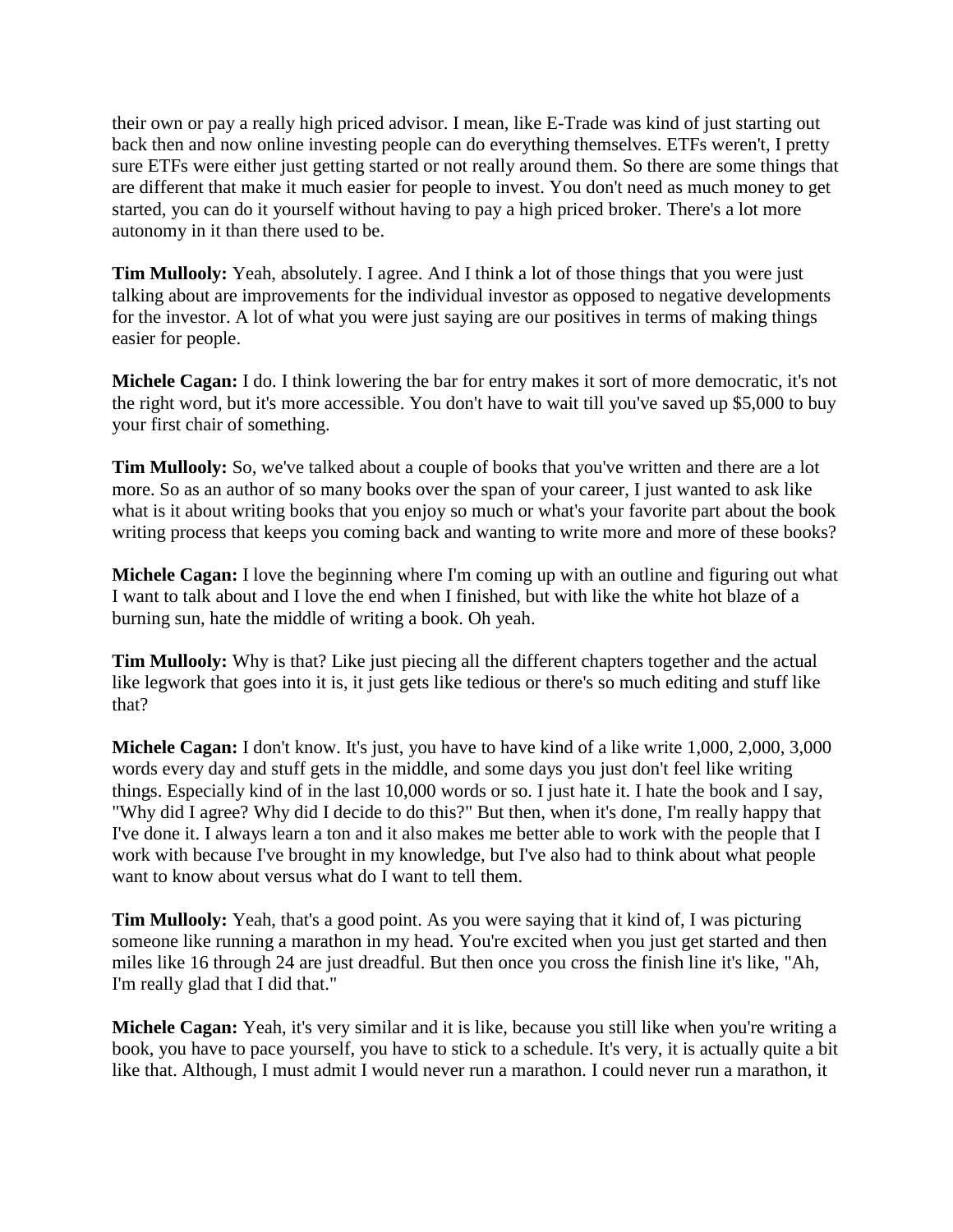is super similar and every time, if I'm starting on a new book, my family laughs because they're like, "You know, we're going to stay away from you when you're in that middle part."

**Tim Mullooly:** Right, right. Over the span of your career, I mean touching all different points of personal finance and money for people, what would you say is the single most important financial lesson that you have ever learned?

**Michele Cagan:** Everything always takes longer and costs more than you think it will. So you have to be prepared with plenty of saving. I mean, that's something that I knew as a kid that saving was important, but as an adult and owning a house and having a kid, you are always going to need more money than you think you're going to need.

**Tim Mullooly:** That's something that I work here with at a family firm. So my dad started the business and sometimes when clients will come in they'll ask like, "How much do you think I need?" Or he'll ask them, "How much do you think you need to buy a house? Or to have a kid?" And they say a number and he's just like, "No, the answer is always just more."

**Michele Cagan:** It is. It's whatever you think you need-

**Tim Mullooly:** Yeah, it's more.

**Michele Cagan:** ... just triple it and then triple it again. Just stuff happens and of course because life works the way life works a lot of times multiple things happen all at the same time.

**Tim Mullooly:** Last question here, I like to ask all the guests as I wrap up here, whether it's something you've learned in your career or something someone told you in your professional career or in your personal life, what would you say is the best piece of advice that you've ever received from anyone throughout your life?

**Michele Cagan:** I have two. The first one is always have chocolate on hand because you never know when there'll be a Dementor attack.

**Tim Mullooly:** I love that.

**Michele Cagan:** And the second one is something that my grandmother used to say to me is it doesn't matter how big your steps are, only that they're moving you in the right direction.

**Tim Mullooly:** I liked that one as well. I'm a big Harry Potter fan, so that first one hit home for me. But yeah, I think the second one from your grandma's very important. As long as you're moving in the right direction.

**Michele Cagan:** Yeah, it could be the teeniest tiniest step, but if it's getting you in the right way, that's all it takes.